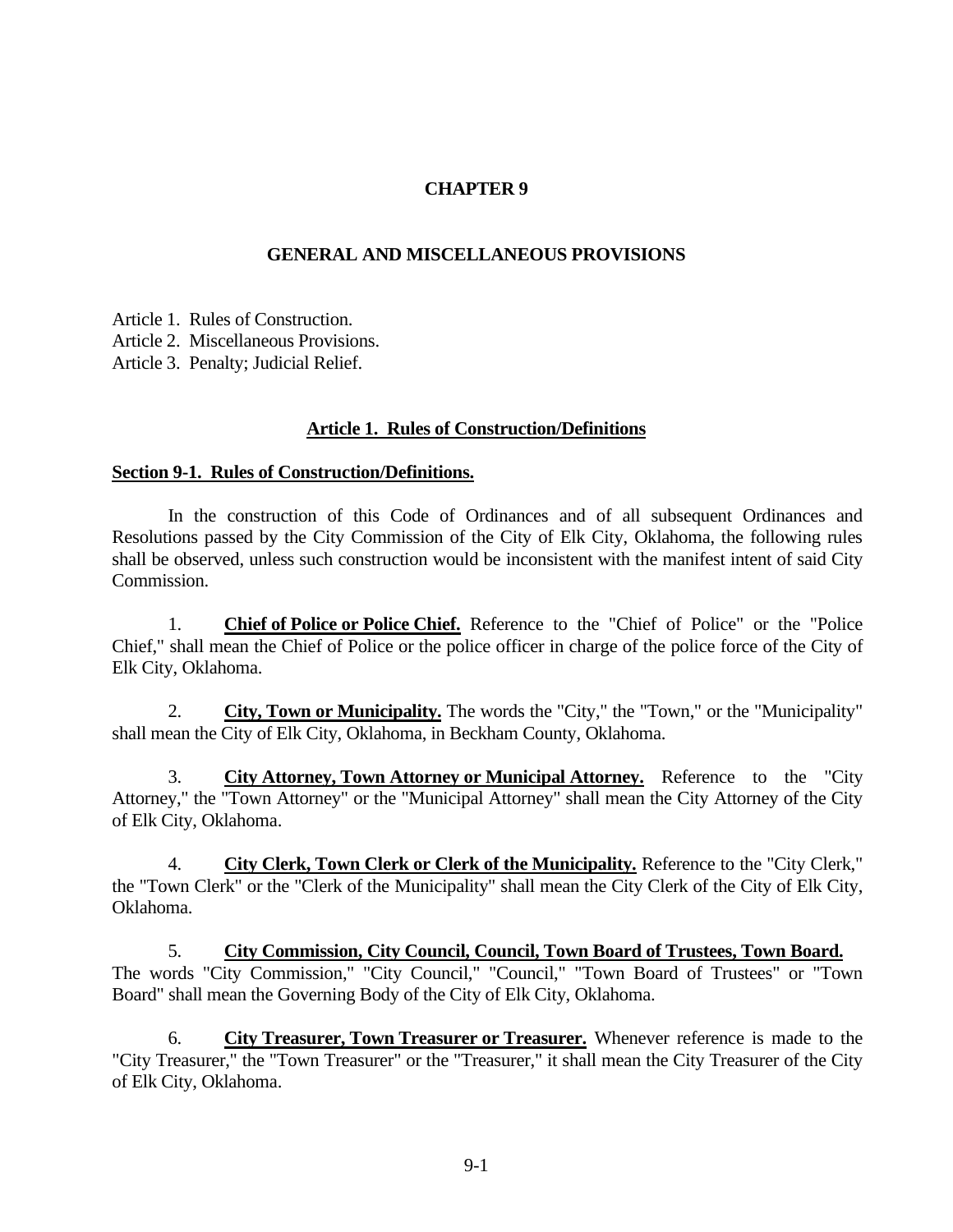7. **Code.** Reference to "this Code" or "the Code" shall mean the Code of Ordinances of the City of Elk City, Oklahoma.

8. **Computation of Time.** Whenever notice is required to be given (or an act to be done) a certain length of time before any proceeding shall be had, the day on which such notice is given (or such act is done) shall be excluded in computing the time, but the day on which such proceeding is to be had, shall be included.

9. **County.** The term "County," "the County" or "this County" shall mean Beckham County, Oklahoma.

10. **Court.** The word "Court" shall mean the Municipal Court of the City of Elk City, Oklahoma.

11. **Gender.** A word importing the masculine gender only shall extend, and be applied to, females, firms, partnerships and corporations, as well as to males.

12. **Health Officer or Health Department.** Whenever reference is made to the "Health Officer" or the "Health Department," it shall be construed as meaning the County Sanitarian or County Health Department, unless specific reference is made to the appointed Health Officer of the City of Elk City, Oklahoma.

13. **Highway.** The term "highway" shall include any street, alley, highway, avenue, public place, square, bridge, underpass or overpass in the City of Elk City, Oklahoma, dedicated or devoted to public use.

14. **Joint Authority.** Words purporting to give authority to three (3) or more officers or other persons, shall be construed as giving such authority to a majority of such officers or other persons, unless it is otherwise declared.

15. **Judge.** The word "Judge" shall mean the Judge of the Municipal Court of the City of Elk City, Oklahoma, including the Acting Judge and/or Alternate Judge thereof, as provided by Oklahoma Statutes and this Code of Ordinances.

16. **Judicial District.** The term "Judicial District" shall mean the District Court and/or Judicial District of the State of Oklahoma, wherein the situs of government of the City of Elk City, Oklahoma, is situated.

17. **Manager.** Whenever reference is made to the "Manager", it shall mean the City Manager the Chief Executive Officer of the City of Elk City, Oklahoma.

18. **May.** The word "may" is permissive; the word "shall" is mandatory.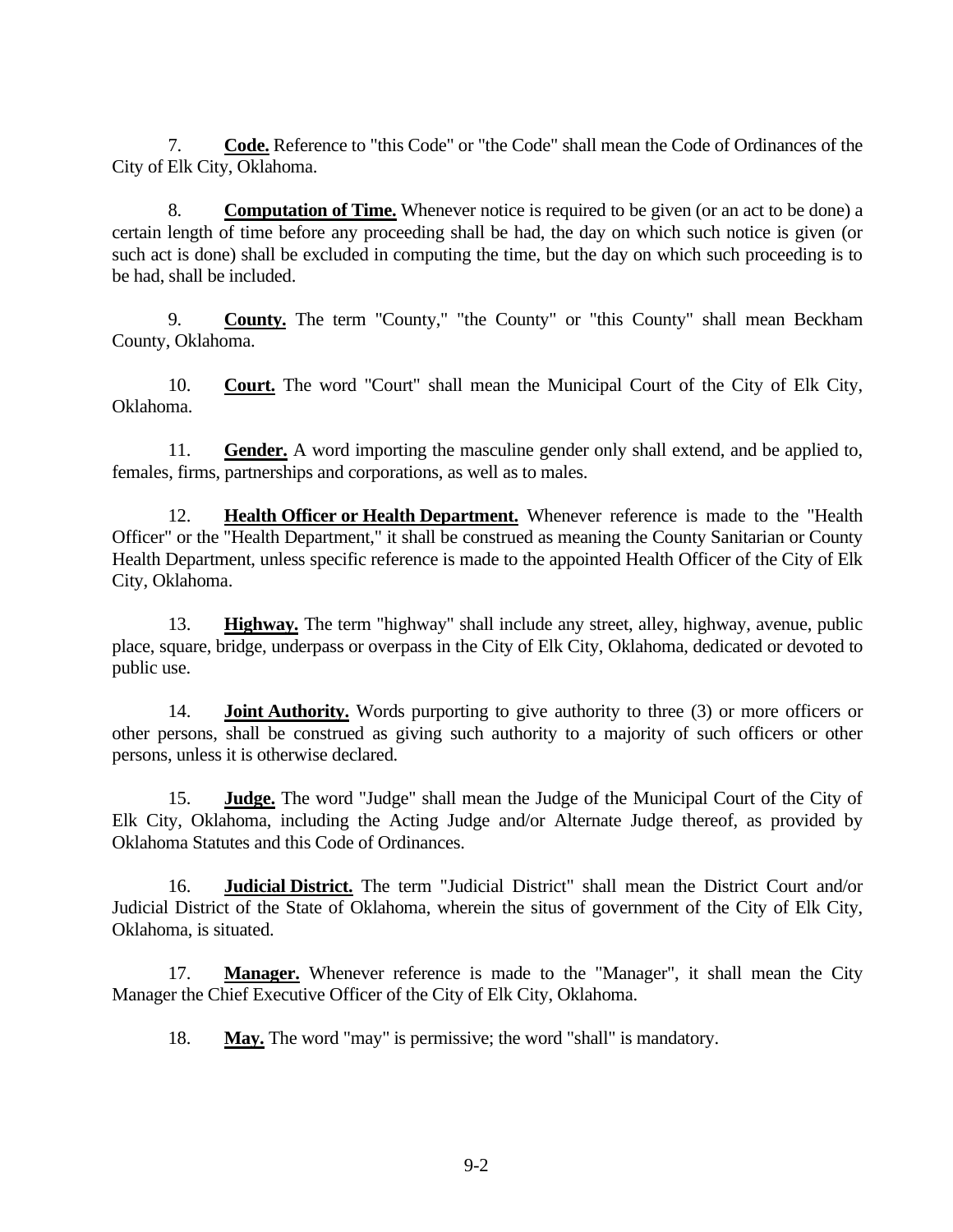19. **Mayor.** Whenever reference is made to the "Mayor," it shall mean the head of the City Commission of the City of Elk City, Oklahoma.

20. **Month.** The word "month" shall mean a calendar month.

21. **Number.** Any word importing the singular number shall include the plural and any word importing the plural number shall include the singular, except where a contrary intention plainly appears.

22. **Oath.** The word "oath" shall be construed to include an affirmation in all cases in which, by law, an affirmation may be substituted for an oath; in such cases, the word "swear" and "sworn" shall be equivalent to the words "affirm" and "affirmed."

23. **Officers, Department, Etc.** Whenever any officer, department, board, commission or other agency is referred to by title alone, such reference shall be construed as if followed by the words "of the City of Elk City, Oklahoma."

24. **Or, And.** "Or" may be read "and," and "and" may be read "or," if the sense requires it.

25. **Owner.** The word "owner," applied to a building or land, shall include any part owner, joint owner, tenant in common, tenant in partnership, joint tenant or tenant by the entirety, or the whole or of a part of such building or land.

26. **Person.** The word "person" shall extend, and be applied to, associations, corporations, firms, partnerships and bodies politic and corporate, as well as to individuals. Whenever used with respect to any penalty, the word "person," as applied to partnerships or associations, shall mean the partners or members thereof, and as applied to corporations, the officers thereof.

27. **Policeman.** Reference to a "policeman" shall mean the Chief of Police or any police officer of the City of Elk City, Oklahoma.

28. **Preceding or Following.** The words "preceding" or "following" mean next before and next after, respectively.

29. **Roadway.** The word "roadway" shall mean that portion of a street improved, designed or ordinarily used for vehicular traffic.

30. **Sidewalk.** The word "sidewalk" shall mean any portion of the street right-of-way between the curb (or lateral line of the roadway) and the adjacent property line, intended for the use of pedestrians.

31. **Signature or Subscription.** The word "signature" or "subscription" shall include a mark when a person cannot write.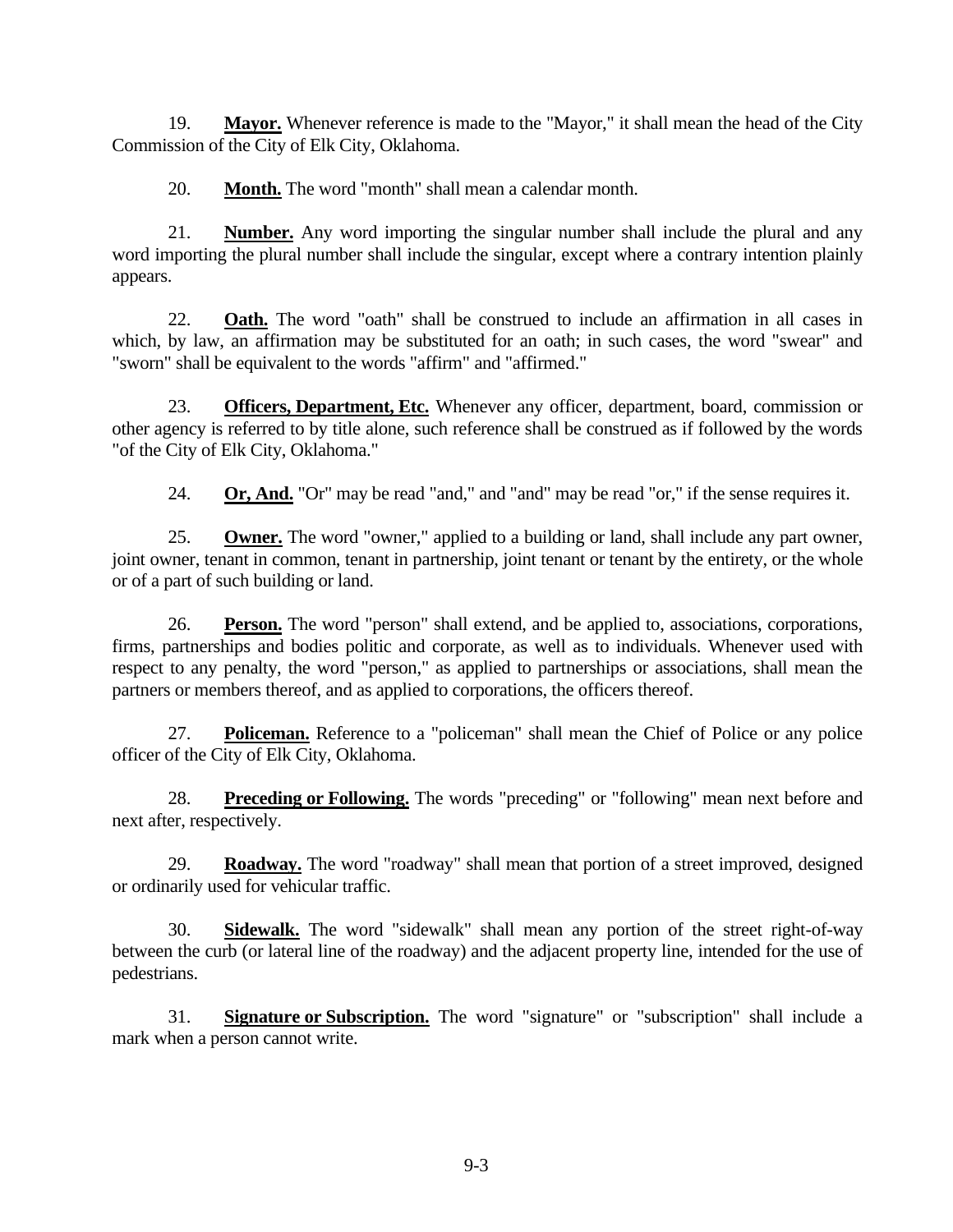32. **State.** The words "State," "the State" or "this State" shall be construed to mean the State of Oklahoma.

33. **Statutory Reference.** Reference to the Statutes of the State of Oklahoma means the Statutes as they now are or as they may be amended to be; a reference to the 1971 Statutes also means the comparable provision when included in future codification or supplementation of said Statutes.

34. **Street.** The term "street" shall include any highway, alley, street, avenue, public place, underpass or overpass in the town, dedicated or devoted to public use.

35. **Tense.** Words used in the past or present tense shall include the future, as well as the past and present.

36. **Written or In Writing.** The term "written" or "in writing" shall be construed to include any representation of words, letters or figures, whether by printing or otherwise.

37. **Year.** Unless otherwise designated, the word "year" shall mean a calendar year.

### **Section 9-2 through 9-9. (Reserved for future use.)**

# **Article 2. Miscellaneous Provisions**

#### **Section 9-10. Certain Ordinances Not Affected by Code.**

Nothing in this Code of Ordinances or the Ordinances adopting this Code shall be construed to repeal, or otherwise affect the validity of, any of the following, and all such Ordinances are hereby recognized as continuing in full force and effect to the extent as if set out at length herein:

1. Ordinances promising or guaranteeing the payment of money for the City of Elk City, Oklahoma, authorizing the issuance of any municipal bonds or any evidence of the municipality's indebtedness;

2. Appropriation Ordinances, or Ordinances providing for (a) the levy of taxes, (b) an annual budget or (c) prescribing salaries for municipal officers and employees;

3. Ordinances annexing or de-annexing territory to or from the City of Elk City, Oklahoma;

4. Ordinances approving, authorizing or otherwise relating to, any contract, agreement, lease, deed or other instrument, or granting any franchise;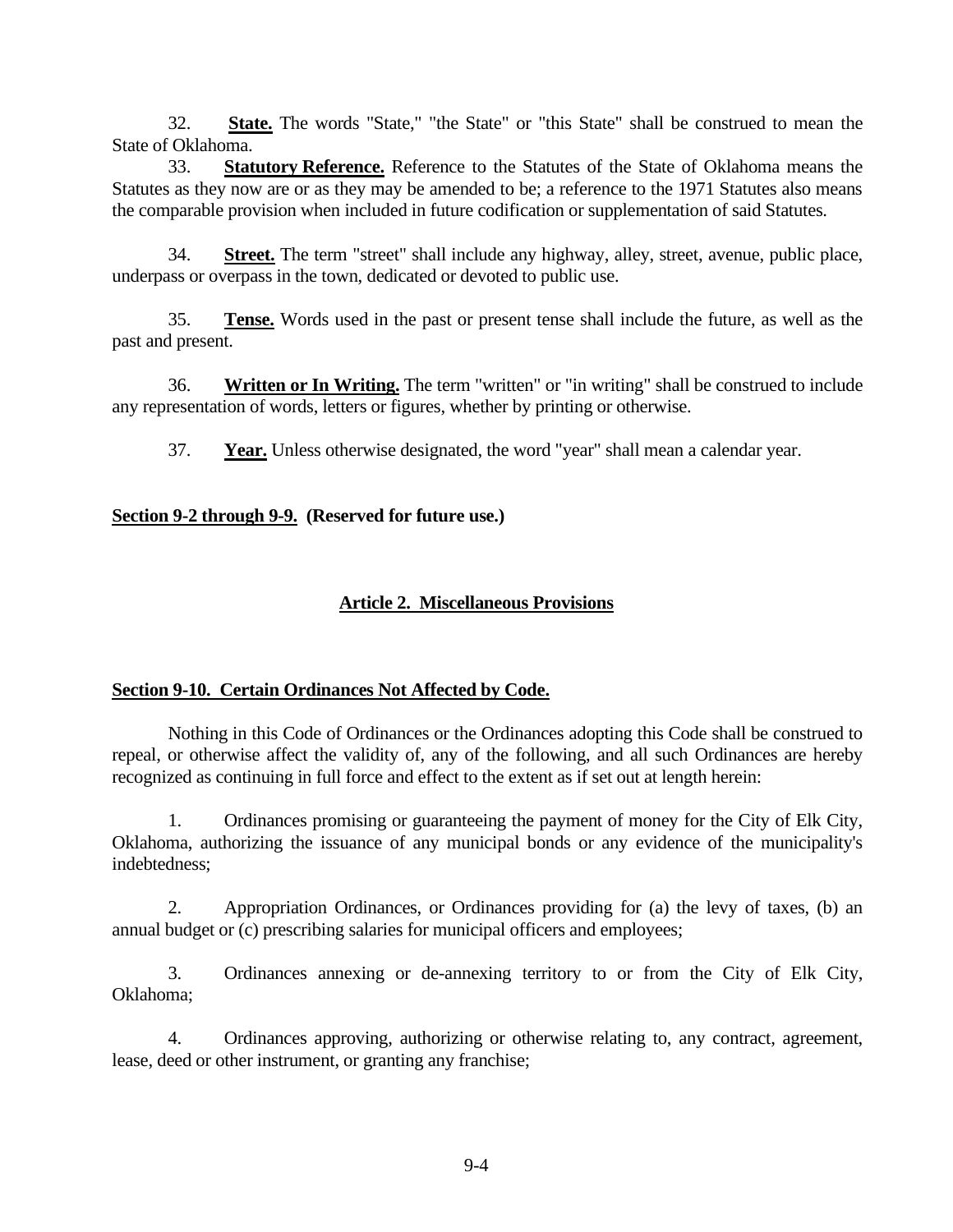- 5. Ordinances authorizing or otherwise relating to specific public improvements;
- 6. Ordinances vacating, opening or dedicating specific streets and alleys;
- 7. Ordinances relating to specific street improvements and assessments therefore;
- 8. Ordinances relating to the grade or alignment of specific streets;
- 9. Ordinances naming or renaming specific streets;
- 10. Ordinances granting railroads the right to use specific streets and alleys;

11. Ordinances changing the Zoning District classification of a specific parcel of real property; or

12. Temporary or special Ordinances.

# **Section 9-11. Enumeration of Provisions.**

1. Provisions of State Law which affect the City of Elk City, Oklahoma, because of its general relationship to the State, may not be enumerated herein, but may be adopted by reference as inseparable parts of this Code of Ordinances.

2. Provisions of State Law which prescribe specific actions or laws for the City of Elk City, Oklahoma, and its citizens, may be included in this Code of Ordinances for purposes of clarity.

3. Provisions of State Law in matters of wider public concern which are not enumerated herein, but which affect the City of Elk City, Oklahoma, and its citizens in a general way, may not be enumerated herein, but may nevertheless be made a part of this Code of Ordinances through adoption by reference.

4. All provisions which are purely local concern shall be specifically enumerated in this Code of Ordinances. The regulations, rules, prohibitions, nuisances, offenses and other provisions which are of purely local concern, as provided by State Law, and are specifically enumerated herein detail, shall be enforced by the City of Elk City, Oklahoma; duly authorized officers and agents of said City shall have all power, duties and responsibilities necessary to enforce the same.

# **Section 9-12. Code Does Not Affect Prior Offenses or Rights.**

Nothing in this Code of Ordinances or the Ordinances adopting this Code shall affect any offense or act committed or done, any penalty or forfeiture incurred, or any contract or right established or accruing, before the effective date of this Code.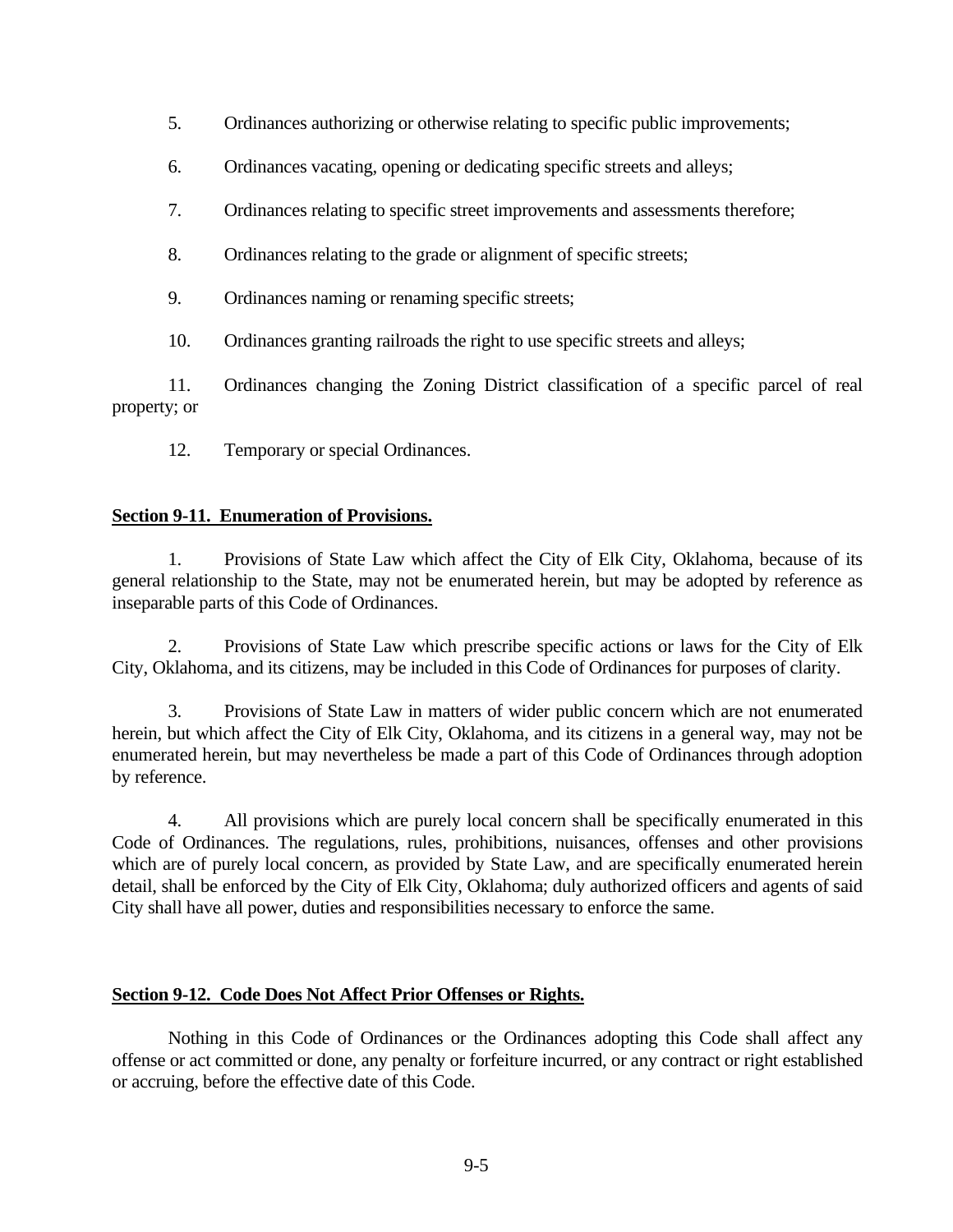# **Section 9-13. Code and Ordinances Effective Outside City on Property Owned or Controlled by City.**

1. All provisions of this Code of Ordinances and other Ordinances of the City of Elk City, Oklahoma, now in effect or adopted in the future, are hereby extended to all real property belonging to, or under the control of, the City of Elk City, Oklahoma, outside the corporate limits of said City, and shall be in full force and effect thereon insofar as they are applicable.

2. Any words in any such provision indicating that its effect is limited to the corporate limits of the City of Elk City, Oklahoma, shall be deemed to mean and include also outlying real property belonging to, or under the control of, said City, unless the context clearly indicates otherwise.

# **Section 9-14. Designation and Citation of Code.**

The Ordinances embraced in this and all other Chapters and Sections shall constitute and be designated the "Code of Ordinances, City of Elk City, Oklahoma," and may be so cited. Such Code may also be cited as the "City of Elk City, Oklahoma, City Code" or the "City of Elk City, Oklahoma, Municipal Code."

### **Section 9-15. Catchlines of Sections.**

The catchlines of the Sections of this Code of Ordinances which are underlined are intended as mere catchwords to indicate the contents of the Sections and shall not be deemed, or taken to be, titles of such Sections, nor as any part of such Sections, nor, unless expressly so provided, shall they be so deemed when any of such Sections, including the catchlines, are amended or re-enacted.

#### **Section 9-16. Severability of Parts of Code.**

1. It is hereby declared to be the intention of the City Commission of the City of Elk City, Oklahoma, that the Sections, paragraphs, sentences, clauses and phrases of this Code of Ordinances are severable and if any phrase, clause, sentence, paragraph or Section of said Code shall be declared invalid by the judgment or decree of any court of competent jurisdiction, such invalidity shall not affect any of the remaining phrases, clauses, sentences, paragraphs and Sections of said Code, since the same would have been enacted by the City Commission without the incorporation in this Code of any such invalid phrase, clause, sentence, paragraph or section.

2. Further, if any word, phrase, clause, sentence, paragraph or Section of this Code of Ordinances shall seem invalid through printing or typographical error, such error or misprint shall not serve to misconstrue or invalidate the intent thereof, nor affect in any way the intent or validity of any or all other words, phrases, clauses, sentences, paragraphs or Sections of this Code.

# **Sections 9-17 through 9-19. (Reserved for future use.)**